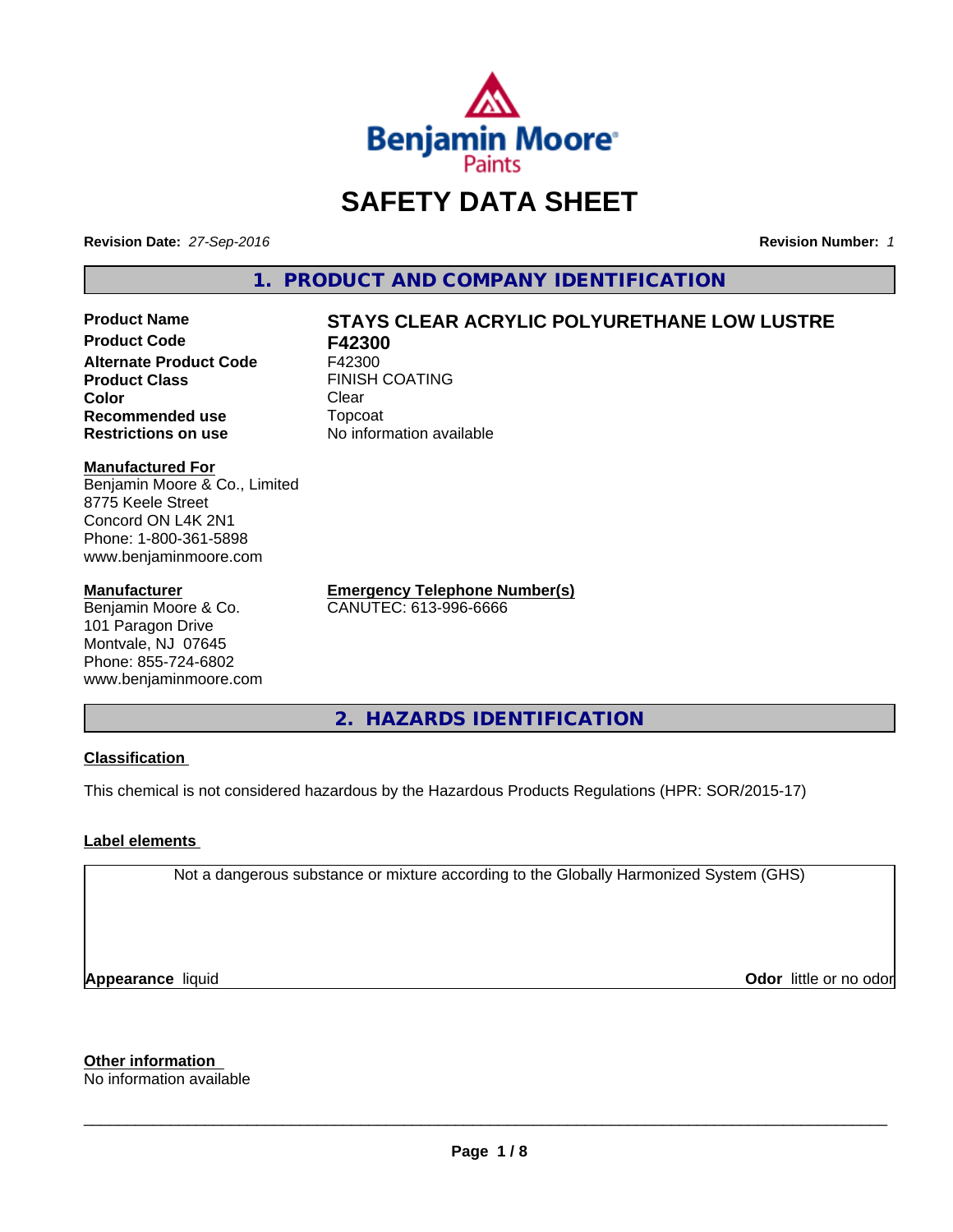## **3. COMPOSITION INFORMATION ON COMPONENTS**

| <b>Chemical Name</b>                                                         | <b>CAS-No</b> | Weight % (max) |
|------------------------------------------------------------------------------|---------------|----------------|
| Dipropylene glycol monomethyl ether                                          | 34590-94-8    | $3 - 7%$       |
| Propylene glycol                                                             | $57-55-6$     | $-5%$          |
| Propanoic acid, 2-methyl-, monoester with<br>2,2,4-trimethyl-1,3-pentanediol | 25265-77-4    | - 5%           |

| 4.                                                                                           | <b>FIRST AID MEASURES</b>                                                                                                                    |
|----------------------------------------------------------------------------------------------|----------------------------------------------------------------------------------------------------------------------------------------------|
| <b>General Advice</b>                                                                        | No hazards which require special first aid measures.                                                                                         |
| <b>Eye Contact</b>                                                                           | Rinse thoroughly with plenty of water for at least 15<br>minutes and consult a physician.                                                    |
| <b>Skin Contact</b>                                                                          | Wash off immediately with soap and plenty of water<br>removing all contaminated clothes and shoes.                                           |
| <b>Inhalation</b>                                                                            | Move to fresh air. If symptoms persist, call a physician.                                                                                    |
| Ingestion                                                                                    | Clean mouth with water and afterwards drink plenty of<br>water. Consult a physician if necessary.                                            |
| <b>Most Important Symptoms/Effects</b>                                                       | None known.                                                                                                                                  |
| <b>Notes To Physician</b>                                                                    | Treat symptomatically.                                                                                                                       |
| 5.                                                                                           | <b>FIRE-FIGHTING MEASURES</b>                                                                                                                |
| <b>Suitable Extinguishing Media</b>                                                          | Use extinguishing measures that are appropriate to local<br>circumstances and the surrounding environment.                                   |
| <b>Protective Equipment And Precautions For</b><br><b>Firefighters</b>                       | As in any fire, wear self-contained breathing apparatus<br>pressure-demand, MSHA/NIOSH (approved or equivalent)<br>and full protective gear. |
| <b>Specific Hazards Arising From The Chemical</b>                                            | Closed containers may rupture if exposed to fire or<br>extreme heat.                                                                         |
| <b>Sensitivity To Mechanical Impact</b>                                                      | No                                                                                                                                           |
| <b>Sensitivity To Static Discharge</b>                                                       | No                                                                                                                                           |
| <b>Flash Point Data</b><br>Flash Point (°F)<br>Flash Point (°C)<br><b>Flash Point Method</b> | Not applicable<br>Not applicable<br>Not applicable                                                                                           |
| <b>Flammability Limits In Air</b>                                                            |                                                                                                                                              |
|                                                                                              |                                                                                                                                              |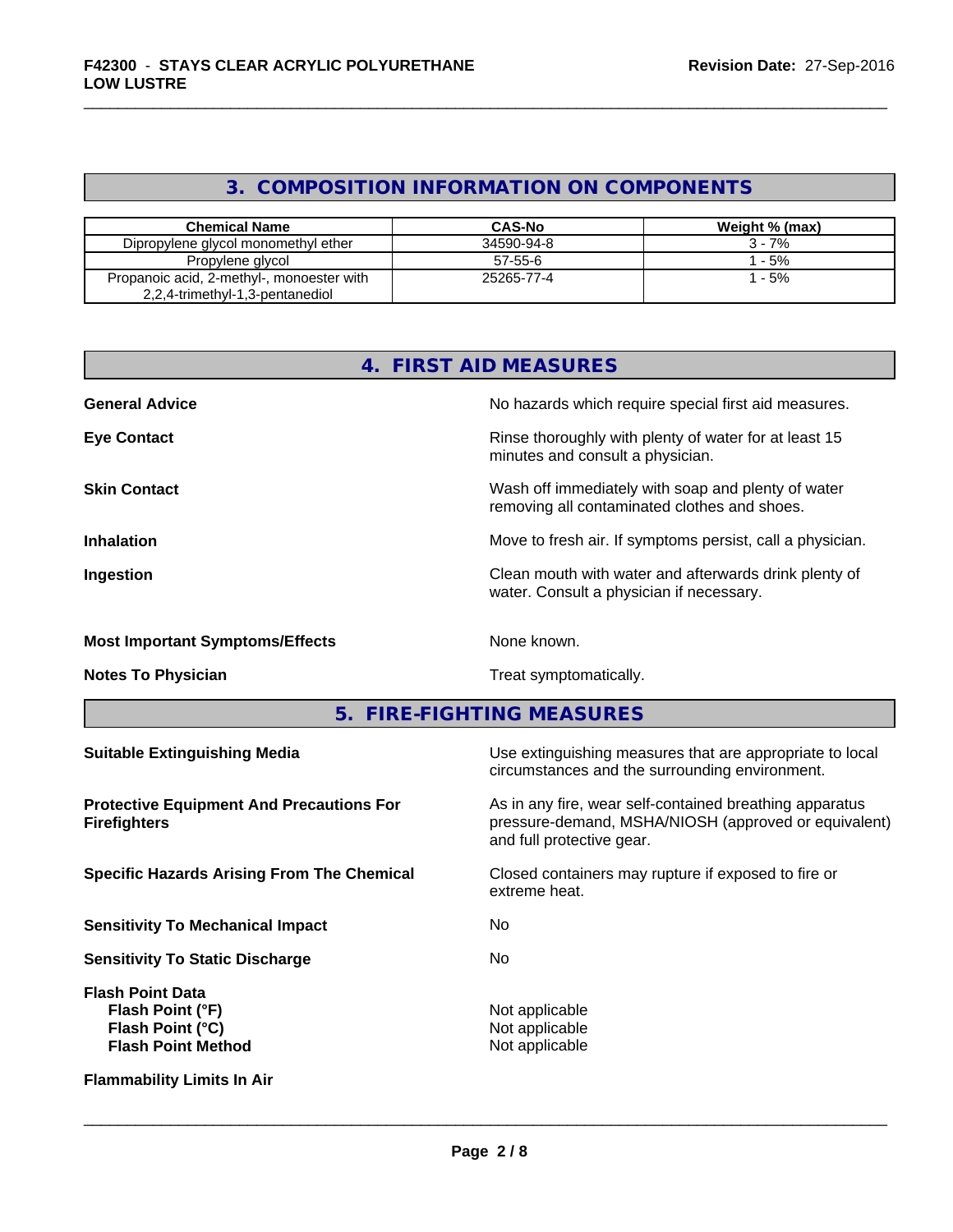#### **Lower Explosion Limit** Not applicable **Upper Explosion Limit** Not applicable

**NFPA Health:** 1 **Flammability:** 0 **Instability:** 0 **Special:** Not Applicable

#### **NFPA Legend**

- 0 Not Hazardous
- 1 Slightly
- 2 Moderate
- 3 High
- 4 Severe

*The ratings assigned are only suggested ratings, the contractor/employer has ultimate responsibilities for NFPA ratings where this system is used.*

*Additional information regarding the NFPA rating system is available from the National Fire Protection Agency (NFPA) at www.nfpa.org.*

### **6. ACCIDENTAL RELEASE MEASURES**

**Personal Precautions Avoid contact with skin, eyes and clothing. Ensure** Avoid contact with skin, eyes and clothing. Ensure adequate ventilation.

**Other Information Determined Information Prevent further leakage or spillage if safe to do so.** 

**Environmental Precautions** See Section 12 for additional Ecological Information.

**Methods For Clean-Up Example 20 All 20 All 20 All 20 Soak** up with inert absorbent material. Sweep up and shovel into suitable containers for disposal.

### **7. HANDLING AND STORAGE**

Handling **Handling Avoid contact with skin, eyes and clothing. Avoid breathing Handling** vapors, spray mists or sanding dust. In case of insufficient ventilation, wear suitable respiratory equipment.

**Storage** Storage **Keep container tightly closed.** Keep out of the reach of children.

**Incompatible Materials Incompatible Materials** 

 $\overline{\phantom{a}}$  ,  $\overline{\phantom{a}}$  ,  $\overline{\phantom{a}}$  ,  $\overline{\phantom{a}}$  ,  $\overline{\phantom{a}}$  ,  $\overline{\phantom{a}}$  ,  $\overline{\phantom{a}}$  ,  $\overline{\phantom{a}}$  ,  $\overline{\phantom{a}}$  ,  $\overline{\phantom{a}}$  ,  $\overline{\phantom{a}}$  ,  $\overline{\phantom{a}}$  ,  $\overline{\phantom{a}}$  ,  $\overline{\phantom{a}}$  ,  $\overline{\phantom{a}}$  ,  $\overline{\phantom{a}}$ 

**8. EXPOSURE CONTROLS / PERSONAL PROTECTION**

#### **Exposure Limits**

| <b>Chemical Name</b> | <b>ACGIH</b>   | Alberta                     | <b>British Columbia</b> | <b>Ontario</b>      | Quebec                        |
|----------------------|----------------|-----------------------------|-------------------------|---------------------|-------------------------------|
| Dipropylene glycol   | 100 ppm - TWA  | 100 ppm - TWA               | $100$ ppm - TWA         | 100 ppm - TWA       | 100 ppm - TWAEV               |
| monomethyl ether     | 150 ppm - STEL | $606 \text{ mg/m}^3$ - TWA  | 150 ppm - STEL          | 150 ppm - STEL      | 606 mg/m <sup>3</sup> - TWAEV |
|                      | Skin           | 150 ppm - STEL              | Skin absorption can     | Danger of cutaneous | 150 ppm - STEV                |
|                      |                | $909 \text{ mg/m}^3$ - STEL | contribute to overall   | absorption          | $909 \text{ mg/m}^3$ - STEV   |
|                      |                | Substance may be            | exposure.               |                     | Skin absorption can           |
|                      |                | readily absorbed            |                         |                     | contribute to overall         |
|                      |                | through intact skin         |                         |                     | exposure.                     |
| Propylene glycol     | N/E            | N/E                         | N/E                     | 10 mg/m $3$ - TWA   | N/E                           |
|                      |                |                             |                         | 50 ppm - TWA        |                               |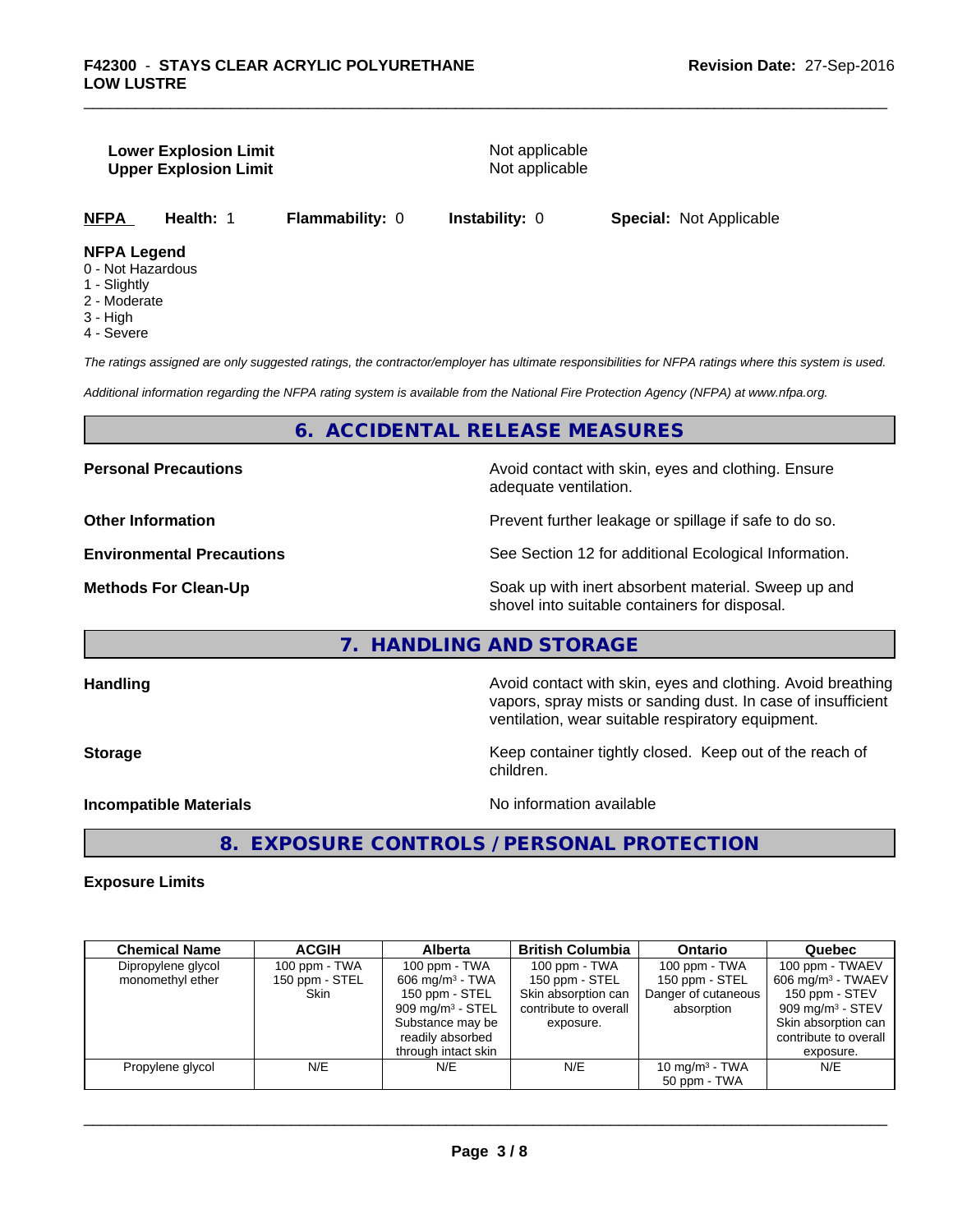#### \_\_\_\_\_\_\_\_\_\_\_\_\_\_\_\_\_\_\_\_\_\_\_\_\_\_\_\_\_\_\_\_\_\_\_\_\_\_\_\_\_\_\_\_\_\_\_\_\_\_\_\_\_\_\_\_\_\_\_\_\_\_\_\_\_\_\_\_\_\_\_\_\_\_\_\_\_\_\_\_\_\_\_\_\_\_\_\_\_\_\_\_\_ **F42300** - **STAYS CLEAR ACRYLIC POLYURETHANE LOW LUSTRE**

|                                                                                                                                                                                                                                                                                                                              | 155 mg/m $3$ - TWA                                                                                                                                             |  |  |
|------------------------------------------------------------------------------------------------------------------------------------------------------------------------------------------------------------------------------------------------------------------------------------------------------------------------------|----------------------------------------------------------------------------------------------------------------------------------------------------------------|--|--|
| Legend<br>ACGIH - American Conference of Governmental Industrial Hygienists<br>Alberta - Alberta Occupational Exposure Limits<br>British Columbia - British Columbia Occupational Exposure Limits<br>Ontario - Ontario Occupational Exposure Limits<br>Quebec - Quebec Occupational Exposure Limits<br>N/E - Not established |                                                                                                                                                                |  |  |
| <b>Engineering Measures</b>                                                                                                                                                                                                                                                                                                  | Ensure adequate ventilation, especially in confined areas.                                                                                                     |  |  |
| <b>Personal Protective Equipment</b><br><b>Eye/Face Protection</b><br><b>Skin Protection</b><br><b>Respiratory Protection</b>                                                                                                                                                                                                | Safety glasses with side-shields.<br>Protective gloves and impervious clothing.<br>In case of insufficient ventilation wear suitable respiratory<br>equipment. |  |  |
| <b>Hygiene Measures</b>                                                                                                                                                                                                                                                                                                      | Avoid contact with skin, eyes and clothing. Remove and<br>wash contaminated clothing before re-use. Wash<br>thoroughly after handling.                         |  |  |
|                                                                                                                                                                                                                                                                                                                              | 9. PHYSICAL AND CHEMICAL PROPERTIES                                                                                                                            |  |  |

| Appearance                                     | liquid                   |
|------------------------------------------------|--------------------------|
| Odor                                           | little or no odor        |
| <b>Odor Threshold</b>                          | No information available |
| Density (Ibs/gal)                              | $8.6 - 8.7$              |
| <b>Specific Gravity</b>                        | $1.03 - 1.05$            |
| рH                                             | No information available |
| <b>Viscosity (cps)</b>                         | No information available |
| <b>Solubility</b>                              | No information available |
| <b>Water Solubility</b>                        | No information available |
| <b>Evaporation Rate</b>                        | No information available |
| <b>Vapor Pressure</b>                          | No information available |
| <b>Vapor Density</b>                           | No information available |
| Wt. % Solids                                   | $30 - 40$                |
| Vol. % Solids                                  | $30 - 40$                |
| Wt. % Volatiles                                | $60 - 70$                |
| Vol. % Volatiles                               | $60 - 70$                |
| <b>VOC Regulatory Limit (g/L)</b>              | < 275                    |
| <b>Boiling Point (°F)</b>                      | 212                      |
| <b>Boiling Point (°C)</b>                      | 100                      |
| <b>Freezing Point (°F)</b>                     | 32                       |
| <b>Freezing Point (°C)</b>                     | 0                        |
| Flash Point (°F)                               | Not applicable           |
| Flash Point (°C)                               | Not applicable           |
| <b>Flash Point Method</b>                      | Not applicable           |
| <b>Flammability (solid, gas)</b>               | Not applicable           |
| <b>Upper Explosion Limit</b>                   | Not applicable           |
| <b>Lower Explosion Limit</b>                   | Not applicable           |
| <b>Autoignition Temperature (°F)</b>           | No information available |
| <b>Autoignition Temperature (°C)</b>           | No information available |
| Decomposition Temperature (°F)                 | No information available |
| Decomposition Temperature (°C)                 | No information available |
| <b>Partition Coefficient (n-octanol/water)</b> | No information available |

**No information available No information available No information available No information available**<br>30 - 40 **Not applicable Not applicable Not applicable Flammability (solid, gas)** Not applicable **Not applicable Not applicable Autoignition Temperature (°F)** No information available **No information available No information available No information available No information available**  $\overline{\phantom{a}}$  ,  $\overline{\phantom{a}}$  ,  $\overline{\phantom{a}}$  ,  $\overline{\phantom{a}}$  ,  $\overline{\phantom{a}}$  ,  $\overline{\phantom{a}}$  ,  $\overline{\phantom{a}}$  ,  $\overline{\phantom{a}}$  ,  $\overline{\phantom{a}}$  ,  $\overline{\phantom{a}}$  ,  $\overline{\phantom{a}}$  ,  $\overline{\phantom{a}}$  ,  $\overline{\phantom{a}}$  ,  $\overline{\phantom{a}}$  ,  $\overline{\phantom{a}}$  ,  $\overline{\phantom{a}}$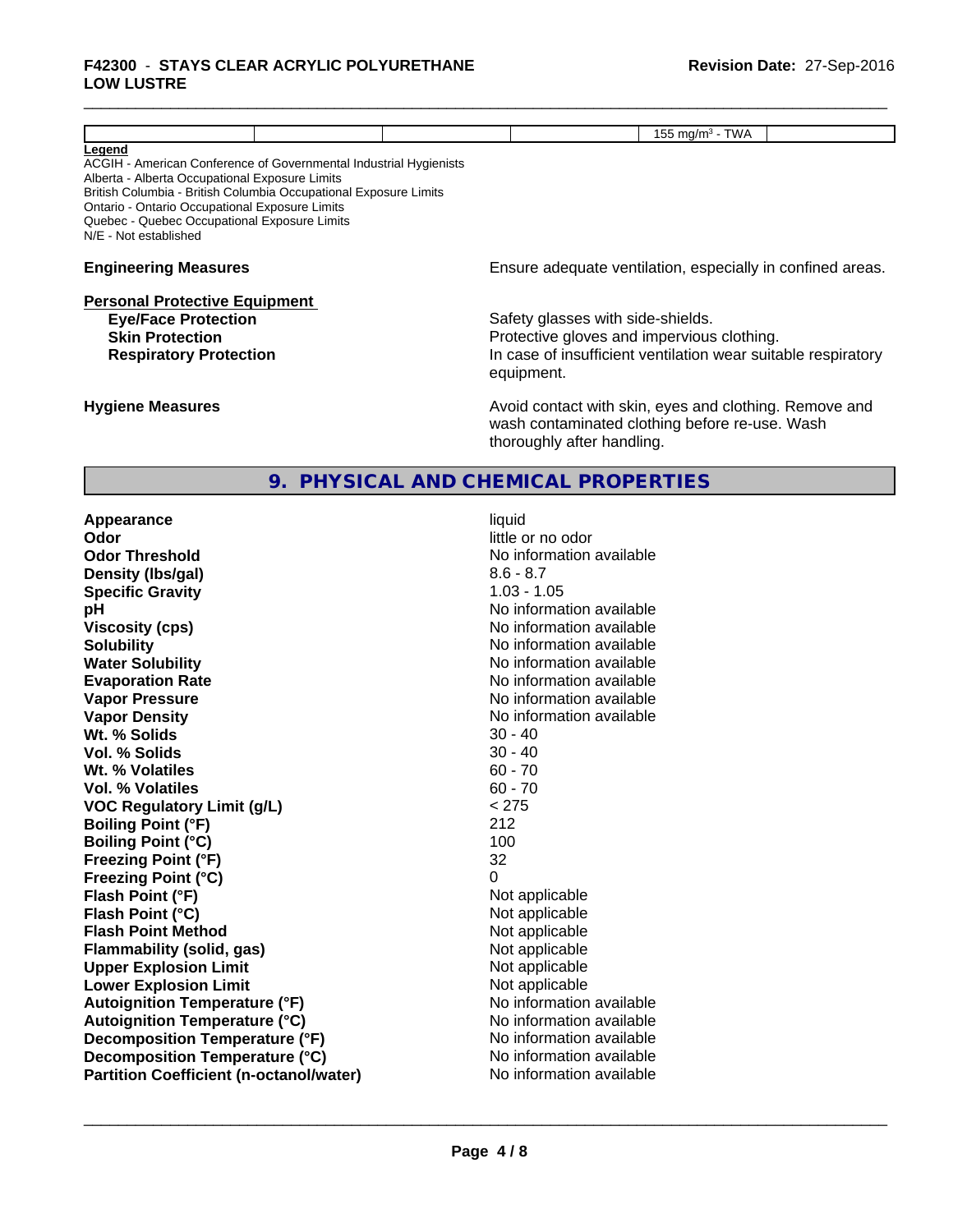# **10. STABILITY AND REACTIVITY**

| <b>Reactivity</b>                         | Not Applicable                           |
|-------------------------------------------|------------------------------------------|
| <b>Chemical Stability</b>                 | Stable under normal conditions.          |
| <b>Conditions To Avoid</b>                | Prevent from freezing.                   |
| <b>Incompatible Materials</b>             | No materials to be especially mentioned. |
| <b>Hazardous Decomposition Products</b>   | None under normal use.                   |
| <b>Possibility Of Hazardous Reactions</b> | None under normal conditions of use.     |

# **11. TOXICOLOGICAL INFORMATION**

| <b>Product Information</b><br>Information on likely routes of exposure                     |                                                          |
|--------------------------------------------------------------------------------------------|----------------------------------------------------------|
| <b>Principal Routes of Exposure</b>                                                        | Eye contact, skin contact and inhalation.                |
| <b>Acute Toxicity</b>                                                                      |                                                          |
| <b>Product Information</b>                                                                 | No information available                                 |
| Information on toxicological effects                                                       |                                                          |
| <b>Symptoms</b>                                                                            | No information available                                 |
| Delayed and immediate effects as well as chronic effects from short and long-term exposure |                                                          |
| Eye contact                                                                                | May cause slight irritation                              |
| <b>Skin contact</b>                                                                        | Substance may cause slight skin irritation. Prolonged or |
|                                                                                            | repeated contact may dry skin and cause irritation.      |
| <b>Inhalation</b>                                                                          | May cause irritation of respiratory tract.               |
| Ingestion                                                                                  | Ingestion may cause gastrointestinal irritation, nausea, |
| Sensitization:                                                                             | vomiting and diarrhea.<br>No information available.      |
|                                                                                            | No information available.                                |
| <b>Neurological Effects</b>                                                                | No information available.                                |
| <b>Mutagenic Effects</b><br><b>Reproductive Effects</b>                                    | No information available.                                |
| <b>Developmental Effects</b>                                                               | No information available.                                |
| <b>Target Organ Effects</b>                                                                | No information available.                                |
| <b>STOT - single exposure</b>                                                              | No information available.                                |
| <b>STOT - repeated exposure</b>                                                            | No information available.                                |
| Other adverse effects                                                                      | No information available.                                |
| <b>Aspiration Hazard</b>                                                                   | No information available.                                |
| <b>Numerical measures of toxicity</b>                                                      |                                                          |

**The following values are calculated based on chapter 3.1 of the GHS document**

**ATEmix (oral)** 67350 mg/kg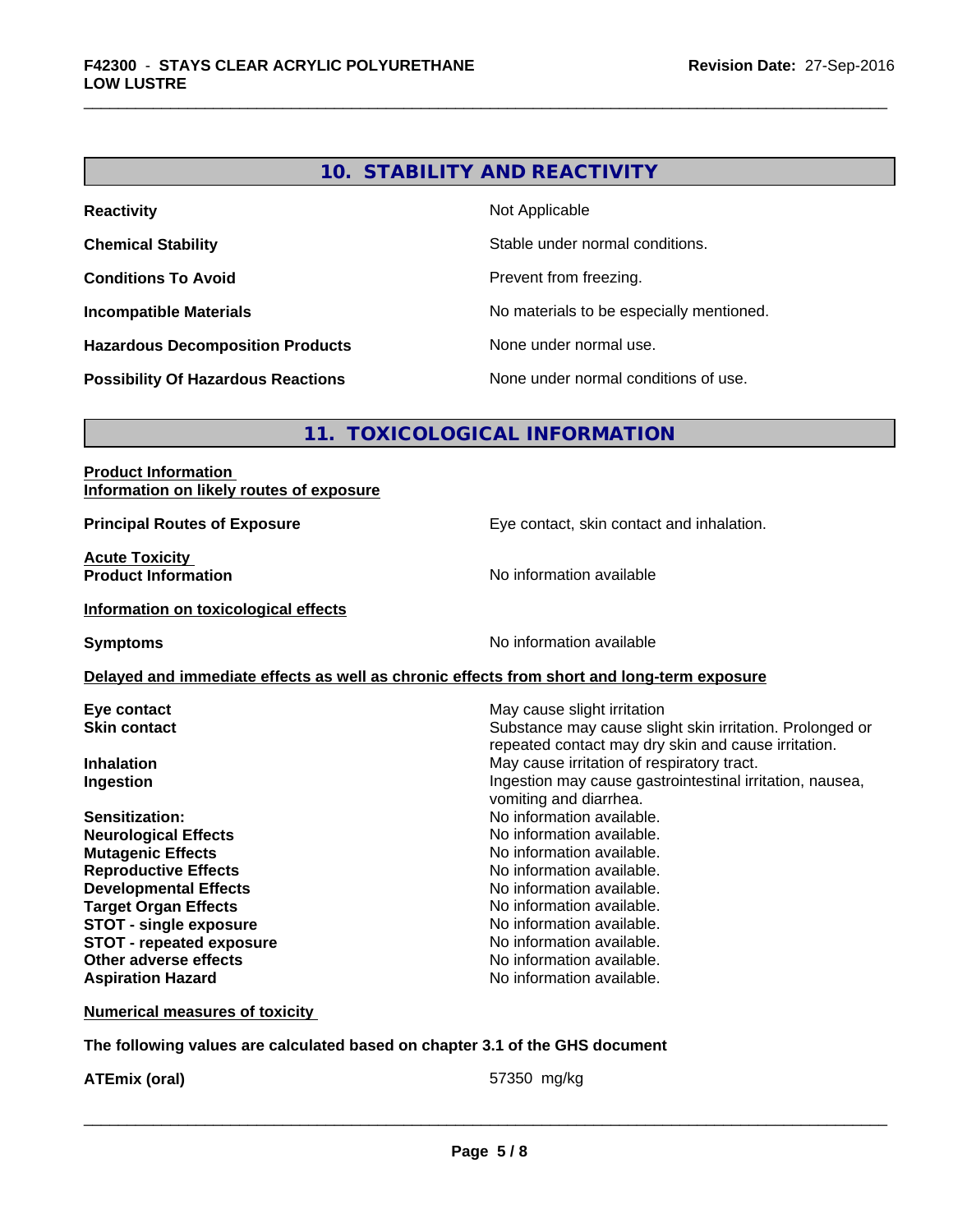#### **ATEmix (dermal)** 120978 mg/kg

#### **Component**

Dipropylene glycol monomethyl ether LD50 Oral: 5400 µL/kg (Rat) LD50 Dermal: 10 mL/kg (Rabbit) Propylene glycol LD50 Oral: 20000 mg/kg (Rat) LD50 Dermal: 20800 mg/kg (Rabbit)

#### **Chronic Toxicity**

#### **Carcinogenicity**

*There are no known carcinogenic chemicals in this product above reportable levels.*

**12. ECOLOGICAL INFORMATION**

#### **Ecotoxicity Effects**

The environmental impact of this product has not been fully investigated.

#### **Product Information**

#### **Acute Toxicity to Fish**

No information available

#### **Acute Toxicity to Aquatic Invertebrates**

No information available

#### **Acute Toxicity to Aquatic Plants**

No information available

#### **Persistence / Degradability**

No information available.

#### **Bioaccumulation / Accumulation**

No information available.

#### **Mobility in Environmental Media**

No information available.

#### **Ozone**

No information available

#### **Component**

#### **Acute Toxicity to Fish**

Propylene glycol \_\_\_\_\_\_\_\_\_\_\_\_\_\_\_\_\_\_\_\_\_\_\_\_\_\_\_\_\_\_\_\_\_\_\_\_\_\_\_\_\_\_\_\_\_\_\_\_\_\_\_\_\_\_\_\_\_\_\_\_\_\_\_\_\_\_\_\_\_\_\_\_\_\_\_\_\_\_\_\_\_\_\_\_\_\_\_\_\_\_\_\_\_ LC50: 710 mg/L (Fathead Minnow - 96 hr.)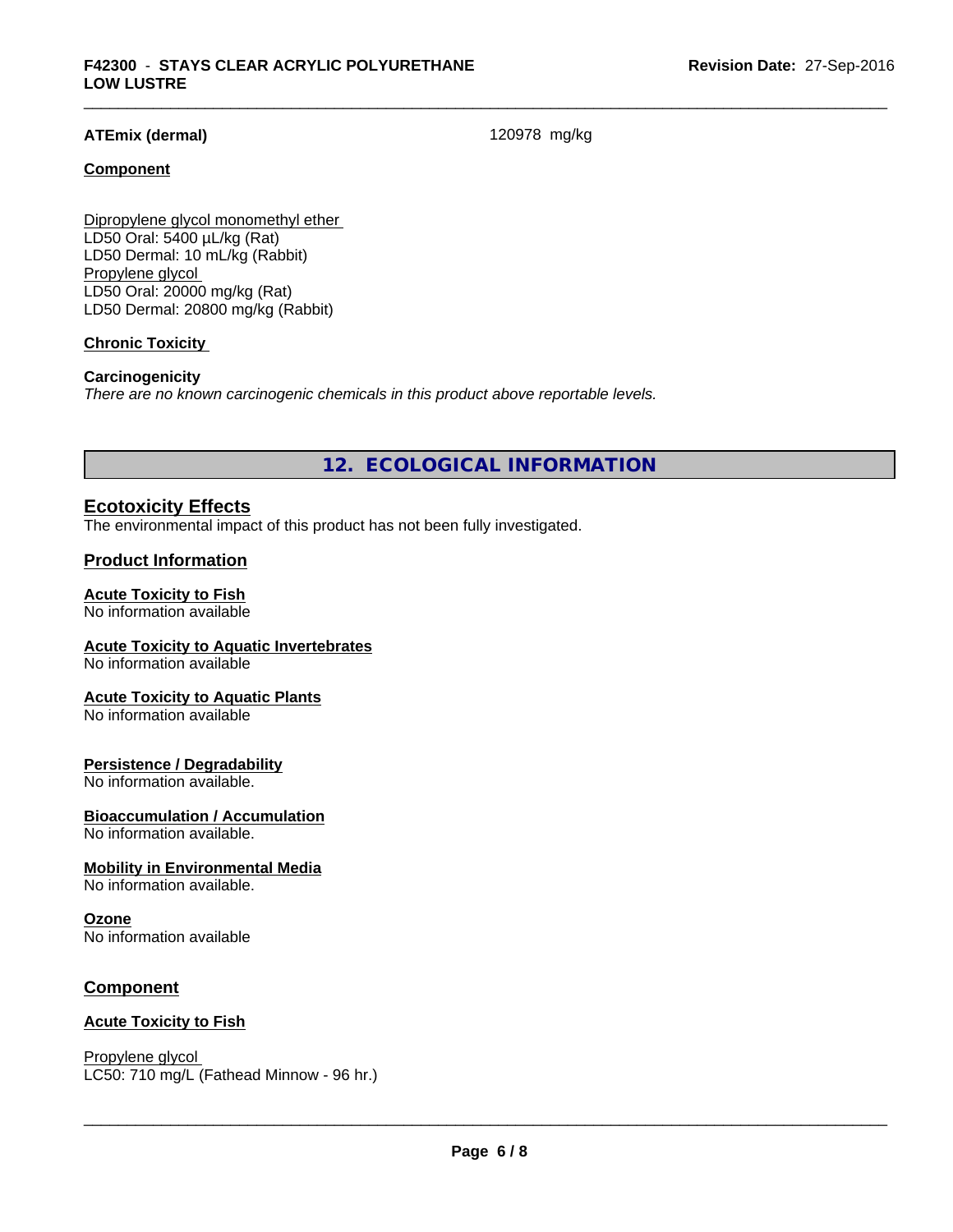#### **Acute Toxicity to Aquatic Invertebrates**

#### Propylene glycol

EC50: > 10000 mg/L (Daphnia magna - 24 hr.)

#### **Acute Toxicity to Aquatic Plants**

No information available

**13. DISPOSAL CONSIDERATIONS**

**Waste Disposal Method Dispose of in accordance with federal, state, provincial,** and local regulations. Local requirements may vary, consult your sanitation department or state-designated environmental protection agency for more disposal options.

#### **14. TRANSPORT INFORMATION**

| TDG         | Not regulated |
|-------------|---------------|
| ICAO / IATA | Not regulated |
| IMDG / IMO  | Not regulated |

# **15. REGULATORY INFORMATION**

#### **International Inventories**

| TSCA: United States | Yes - All components are listed or exempt. |
|---------------------|--------------------------------------------|
| DSL: Canada         | Yes - All components are listed or exempt. |

## **National Pollutant Release Inventory (NPRI)**

#### **NPRI Parts 1- 4**

This product contains the following Parts 1-4 NPRI chemicals:

| <b>Chemical Name</b>                 | <b>CAS-No</b> | Weight % (max) | <b>NPRI Parts 1-4</b> |  |
|--------------------------------------|---------------|----------------|-----------------------|--|
| Dipropylene glycol monomethyl ether  | 34590-94-8    | 3 - 7%         | Listed                |  |
| Propylene glycol                     | $57 - 55 - 6$ | - 5%           | Listed                |  |
| Propanoic acid, 2-methyl-, monoester | 25265-77-4    | ՝ - 5%         | Listed                |  |
| with 2,2,4-trimethyl-1,3-pentanediol |               |                |                       |  |

#### **NPRI Part 5**

This product contains the following NPRI Part 5 Chemicals:

#### *None*